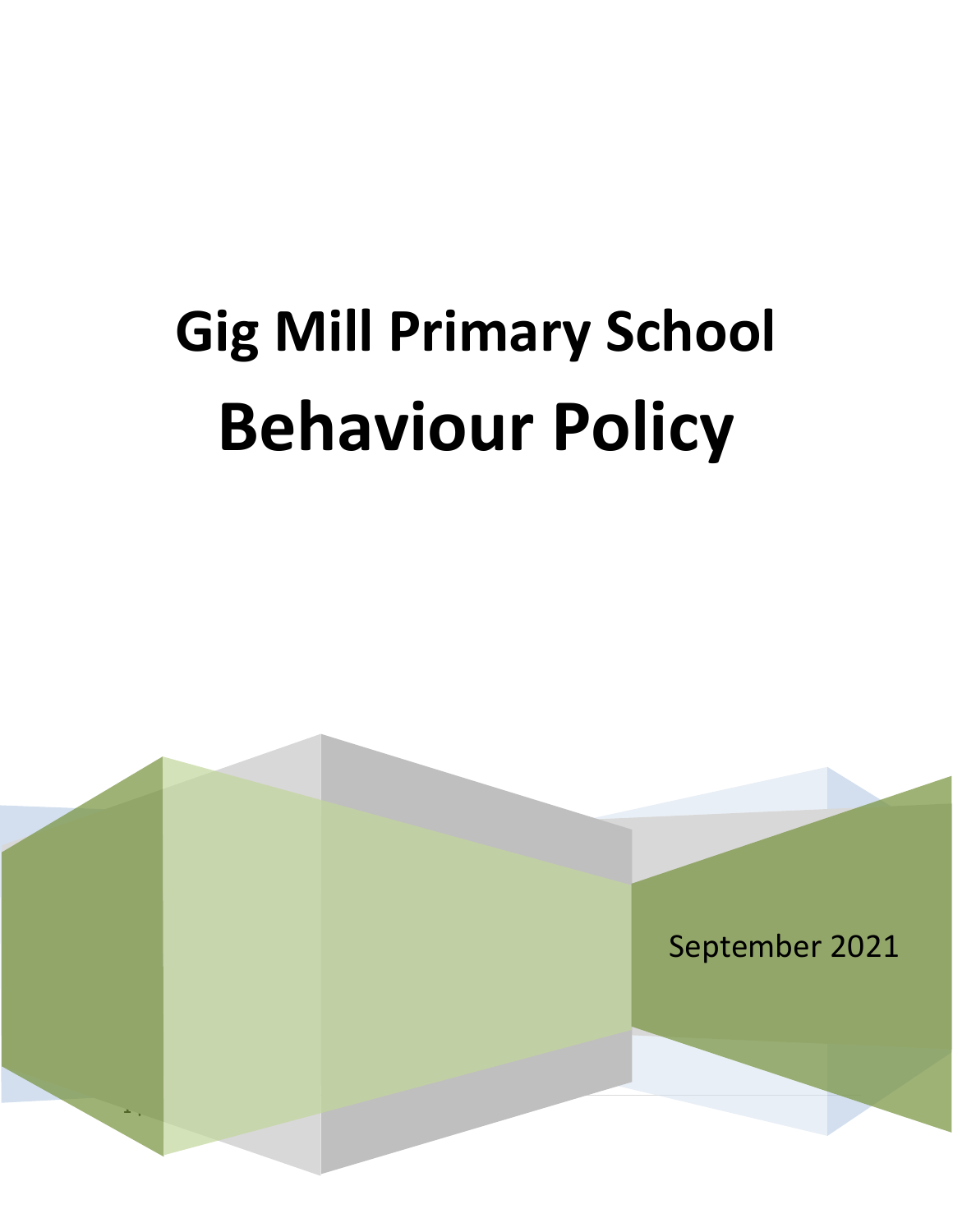# **BEHAVIOUR AND DISCIPLINE**

## **Why do we need a Behaviour policy?**

The law requires all schools to have a written behaviour policy. Educational research and Ofsted reports that schools are most effective where the behaviour policy is applied consistently.

Our behaviour policy helps us create a caring, stimulating and secure environment in which staff and pupils can work and play safely and to encourage the involvement of parents and carers in the development of their child.

"*Pupils' behaviour is impeccable. Conduct across the school during the inspection was of the highest standard. Pupils are confident, curious and have well-developed, positive attitudes to learning."* Ofsted report Dec 2018.

### **Our ethos:**

High expectations are important in a well ordered school, and allows the school curriculum to be taught effectively.

# *"Together we care Together we succeed"*

Our school motto underpins everything that we do in school. Our core values of equality, respect, honesty, perseverance, collaboration and creativity support children's personal development. These are developed daily throughout school life, in assemblies, within class and through the modelling of good social behaviour from all adults and other children within school.

#### **Our aims in outlining expected behaviours are that all children will:**

- Benefit from consistent approaches and routines
- Know and be able to articulate expected standards of behaviour (including online) Be able to understand the difference between acceptable and unacceptable behaviour (including online)
- Know and understand their rights and responsibilities as members of the school community.
- Know and understand that their actions and behaviours have certain consequences (including online)
- Access the full range of learning opportunities in a calm and positive environment
- Achieve through appropriate expectations of work and behaviour with praise, reward and celebration.
- As a Rights Respecting school, our pupils will respect the Rights of other children eg the Right to an Education (A28)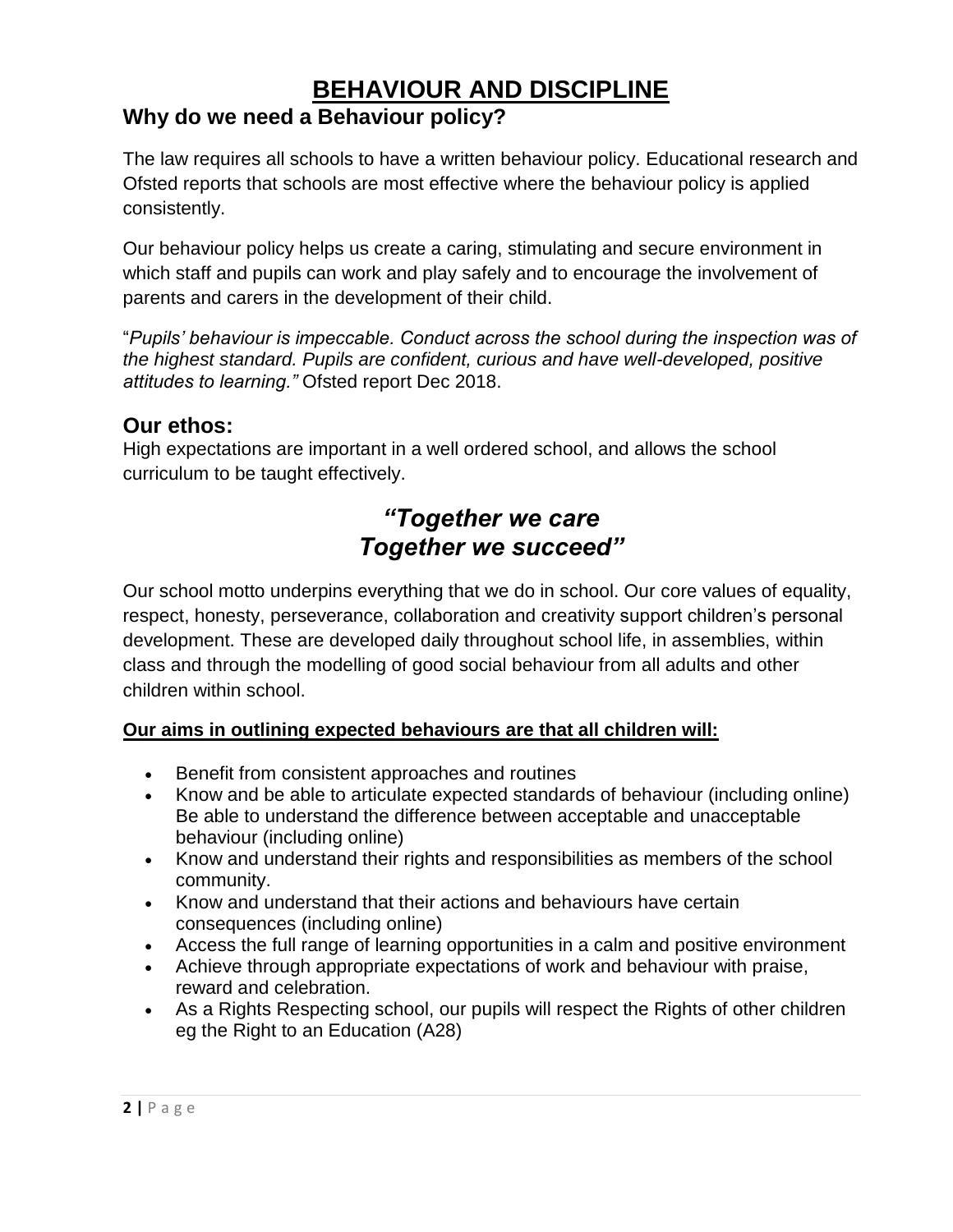The school community will:

| <b>Staff and Governors</b>                                                                                                                | <b>Pupils</b>                                                                                                        | <b>Parents</b>                                                                                                                                                                       |
|-------------------------------------------------------------------------------------------------------------------------------------------|----------------------------------------------------------------------------------------------------------------------|--------------------------------------------------------------------------------------------------------------------------------------------------------------------------------------|
| Lead by example<br>(including online)                                                                                                     | Respect, support and care<br>for each other both in<br>school and the wider<br>community (including<br>online)       | Be aware of and support the<br>school values and<br>expectations (including<br>online)                                                                                               |
| Be consistent in dealing<br>with pupils and use Rights<br>Respecting Language to<br>explain consequences for<br>others of their behaviour | Take responsibility for their<br>own actions and behaviour<br>(including online)                                     | Ensure that pupils come to<br>school and ready to learn -<br>regularly, on time and with<br>the appropriate equipment                                                                |
| Listen to others and<br>respect each other                                                                                                | Listen to others and respect<br>each other                                                                           | Listen to others and respect<br>each other                                                                                                                                           |
| Celebrate each child's<br>uniqueness, equality of<br>opportunity for all                                                                  | Respect and collaborate<br>with others, irrespective of<br>race, gender, religion,<br>sexuality, disability and age. | Respect every child's<br>uniqueness, to be tolerant of<br>others' gender, religion,<br>sexuality, disability and age.                                                                |
| Provide a safe school<br>environment<br>Use of password release<br>system $(N, R, 1, 2)$                                                  | Follow school routines, and<br>school rules.                                                                         | Provide the school with an<br>emergency contact.<br>Advise school as soon as<br>possible to any change in<br>contact details<br>Follow drop off and pick up<br>routines as outlined. |
| Meet the educational,<br>social and behavioural<br>needs of the pupils<br>through school<br>curriculum                                    | Follow instructions given by $ $ Encourage the aims and<br>all members of staff<br>throughout the school day.        | values of the school and the<br>local community among our<br>pupils                                                                                                                  |
| Provide parent<br>partnership opportunities<br>and regular<br>communication between<br>home and school.                                   | Have the opportunity to<br>share successes<br>Have support if required                                               | Update school regularly<br>Take an active and<br>supportive interest in your<br>child's development,<br>behaviour and progress                                                       |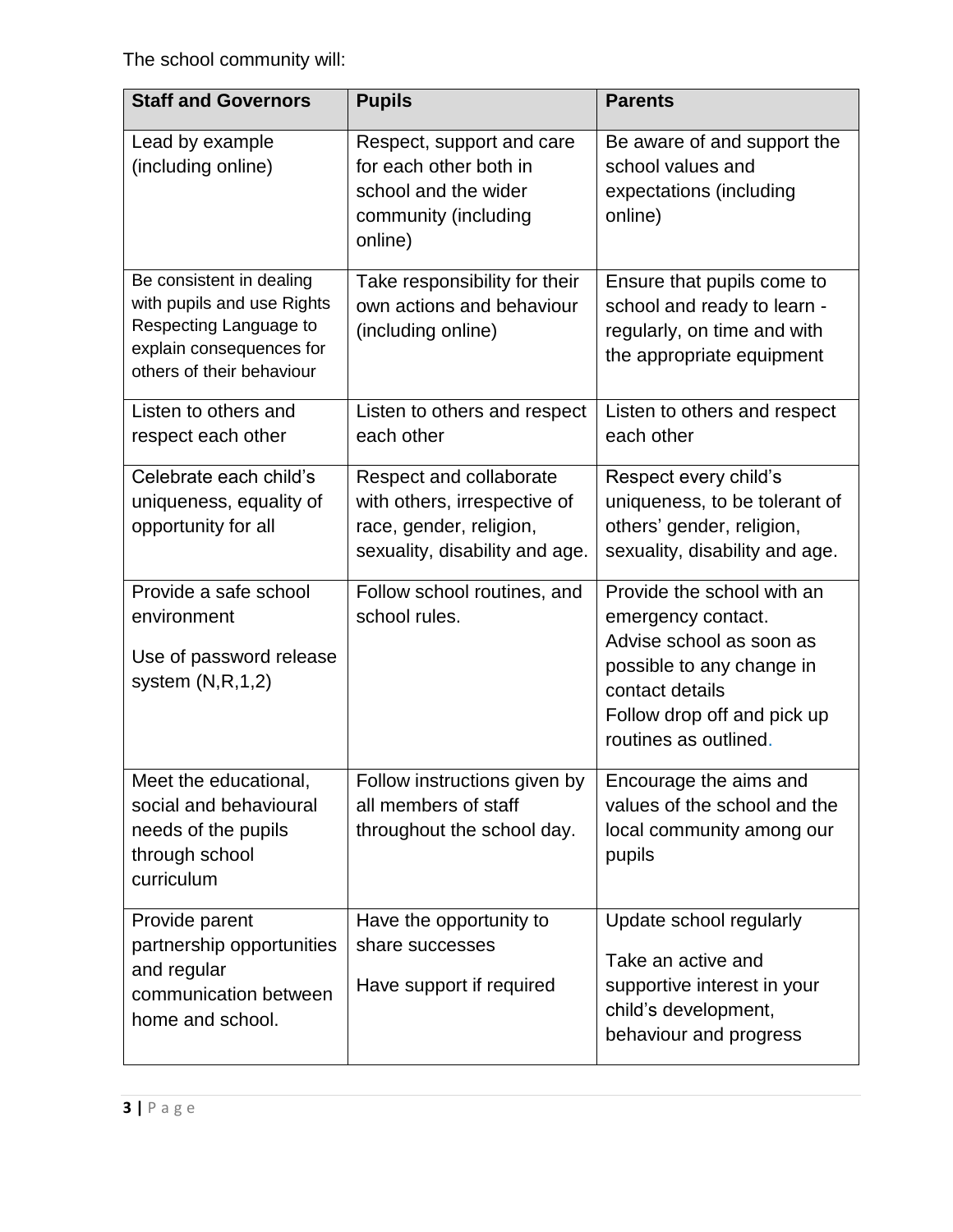Within Gig Mill school:

- ➢ All adults are responsible for the behaviour of **all** children and not only those that they have been assigned to. Adults and children act as good role models at all times.
- $\triangleright$  Children are encouraged to become self-disciplined, to be responsible for their own actions, in order to develop their confidence and independence.
- $\triangleright$  Children know the consequences of negative behaviour. They understand that they can improve their behaviour and make a new start.
- ➢ Parents are informed of school expectations, rewards and consequences and are involved at an early stage when problems occur.
- $\triangleright$  Work within classrooms must take account of individual ability and age of the pupil.
- ➢ Poor behaviour is monitored, and appropriate strategies applied.
- ➢ School Council, and Circle Time/PSHE give pupils the opportunity to discuss any issues arising from children's behaviour, Class Charters support pupils in making good choices in their behaviour.
- $\triangleright$  Children know how to keep themselves safe online and how to identify online risks and how / when to seek support

## **Purpose:**

- To create a safe, secure educational establishment
- To ensure that positive behaviour is always recognised
- To use praise and other positive means to extend the pupil's awareness of themselves and promote good behaviour.
- To raise pupils' self esteem
- To ensure that pupils are confident in their right to be treated fairly (including online)
- To acknowledge that the maintaining of good behaviour within the school is a shared responsibility.
- To develop in pupils a sense of discipline and an acceptance of responsibility for their own actions.
- To encourage pupils to become more confident in their relationships.
- To empower staff to determine and request appropriate behaviour from everyone to ensure a productive learning environment where all pupils achieve positive outcomes
- To develop an awareness of and adherence to appropriate behaviour (including online)
- To promote /develop in pupils an empathy and respect for self and others.
- To create an environment where pupils are provided with positive role models.
- To encourage children to value their school environment and its routines.
- To ensure that the policy is fully understood and is consistently implemented throughout the school.
- To ensure that effective mechanisms are in place for the monitoring and evaluation of this policy.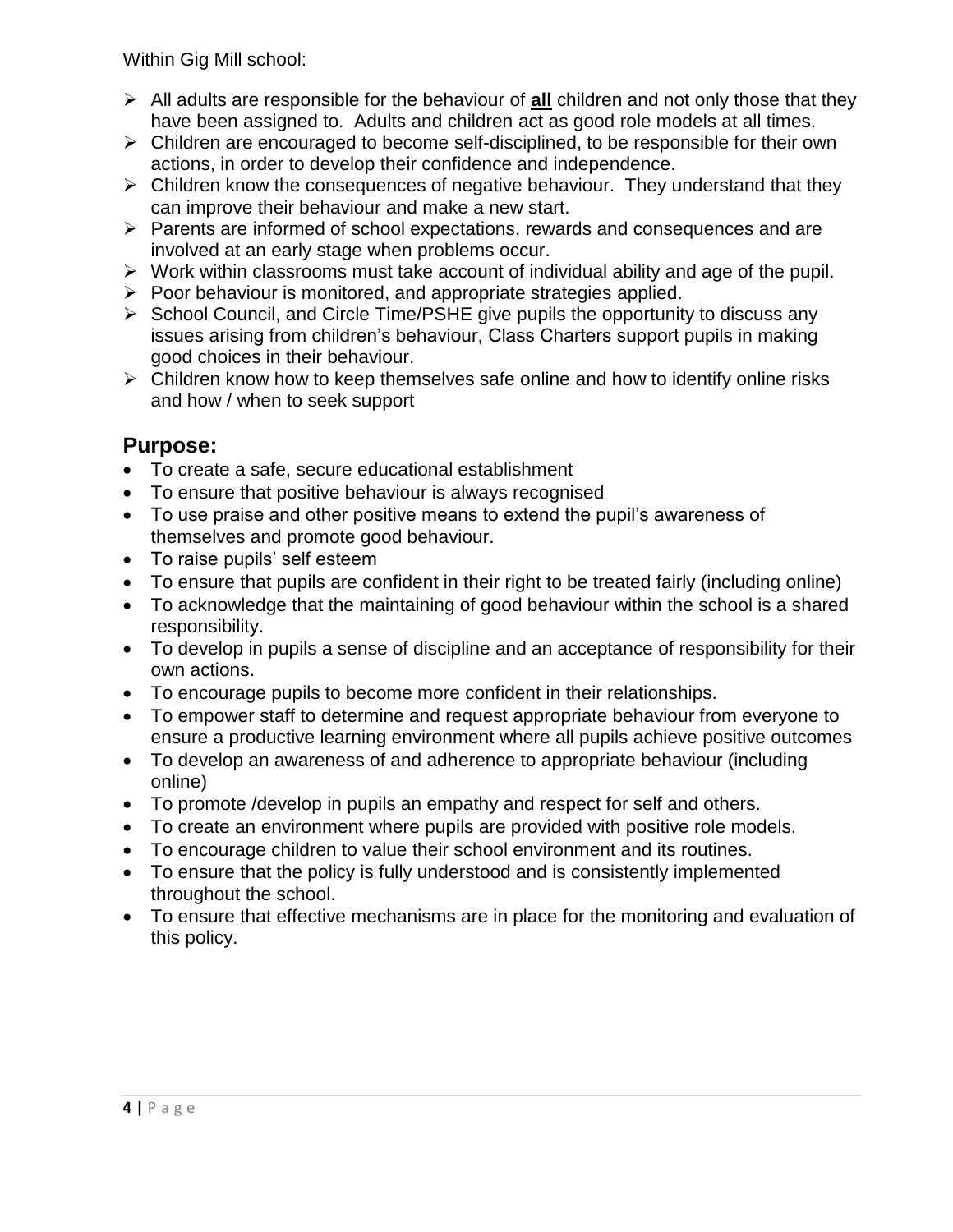## **How we implement our Behaviour policy:**

## **School Rules:**

The school rules are simple so that all children are able to remember and follow them:

- I will use kind words only
- I will follow instructions
- I will treat others as I would like to be treated
- I will keep my hands and feet to myself

All children are expected to follow these simple rules within classes, and outside in the playgrounds

## **Rewards:**

Gig Mill rewards good behaviour as we believe it develops an ethos of kindness and collaboration. The behaviour policy focuses on positive behaviour as well as the negative. We promote good behaviour and good effort in school. This is rewarded, published, and used as a model for others to follow. We praise and reward pupils for good behaviour, social skills and work throughout the day. Rewards help to identify positive aspects of each child's behaviour and make them aware of their abilities and qualities, and so build self-esteem.

#### **Gig Mill praise rewards** include:

- Children are given praise
- Stickers / stamps to stick on work or to wear
- Telling parents (verbally or written)
- Written comments on work, working walls and proud-clouds
- House points awarded for working hard and behaving well, demonstrating the school values.
- Person of the week award in each class, each week
- Praise assembly each Friday
- Achievement awards/certificates/badges for sport, swimming and other achievements
- Work featured in Praise assembly, Reading Star of the week, Writer of the week, Mathematician of the week, Pen licence awards
- Weekly class attendance award
- Attendance awards each half term for 100% attendance
- Special mentions postcards / notes / certificates sent home home by classteacher / Phase Leader / Assistant Headteachers / Deputy / Headteacher.
- Children who have earned special recognition are sent to the Assistant Head Teachers, Deputy Headteacher or Headteacher for extra praise.
- In each class children are rewarded using our system 'It's good to be green' (based on a traffic light).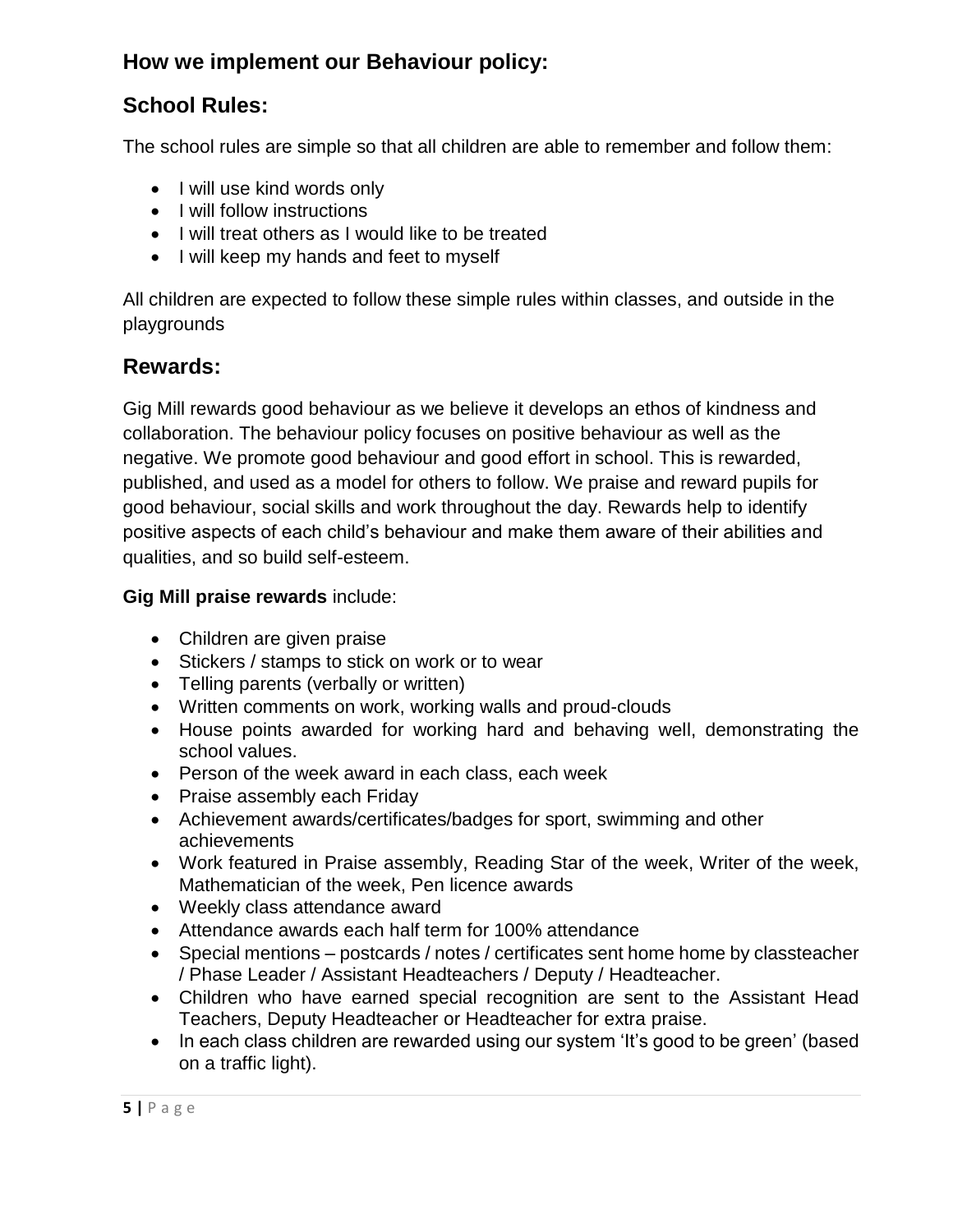#### **Gig Mill House points**

House points are awarded for good behaviour, work and effort. Every child from Reception upwards belongs to a House Team, and they can earn house points that feed into the collective total for their team (Maple, Beech, Oak and Cedar).

Children in Reception have a sticker chart where they can earn special stickers as rewards.

Children in Years 1- 6 keep their individual house point totals on display in the classroom. When a child has collected the following totals, they are rewarded with house point certificates. Silver and Gold certificates are awarded in Friday's Praise Assembly:

 $20$  house points  $=$  Bronze sticker

 $5$  Bronze stickers  $=$  Silver certificate

 $3$  Silver certificates  $=$  Gold certificate

 $3$  Gold certificates  $=$  Platinum certificate

#### **Gig Mill role models**

Children have opportunities to represent school in different ways. School council and Wellbeing Warriors are chosen for each year group by peers. Anti-bullying ambassadors and playground buddies represent each class. A group of Year 6 pupils act as "Peer Supporters" and have the opportunity to attend specific peer mediation training. School bank staff are interviewed by the HSBC staff, Children in Year 6 have the opportunity to apply for monitor roles for school.

## **Consequences for unacceptable behaviour - Sanctions:**

The focus is on positive behaviour, so children have the opportunity to take responsibility for their actions, and change their behaviour at any point. De-escalation strategies are used by school staff to encourage pupils to change their behaviour and make positive choices. De-escalation strategies could include: noticing a pupil is becoming agitated & intervening early; a short period outside the classroom or in a cosy space in the classroom; encouraging the pupil to talk and explain their point of view and feel listened to.

Sanctions range from expressions of disapproval, receiving a warning, missing a playtime, referral to Phase Leaders, Assistant Head Teachers, the Deputy or Head Teacher, contacting parents, and, as a last resort, exclusion (following LA guidelines). Whenever possible, reprimands concentrate on the behaviour, rather than the child e.g. 'that was an unkind thing to say' rather than 'you are unkind'.

The following behaviours will not be tolerated:

- Swearing, fighting, name-calling, biting
- Bullying (including cyberbullying)– this is when children behave badly to each other over a sustained period of time
- Disobedience to any adult in the school community
- Racism or homophobia
- Disrespect of people and property (including online)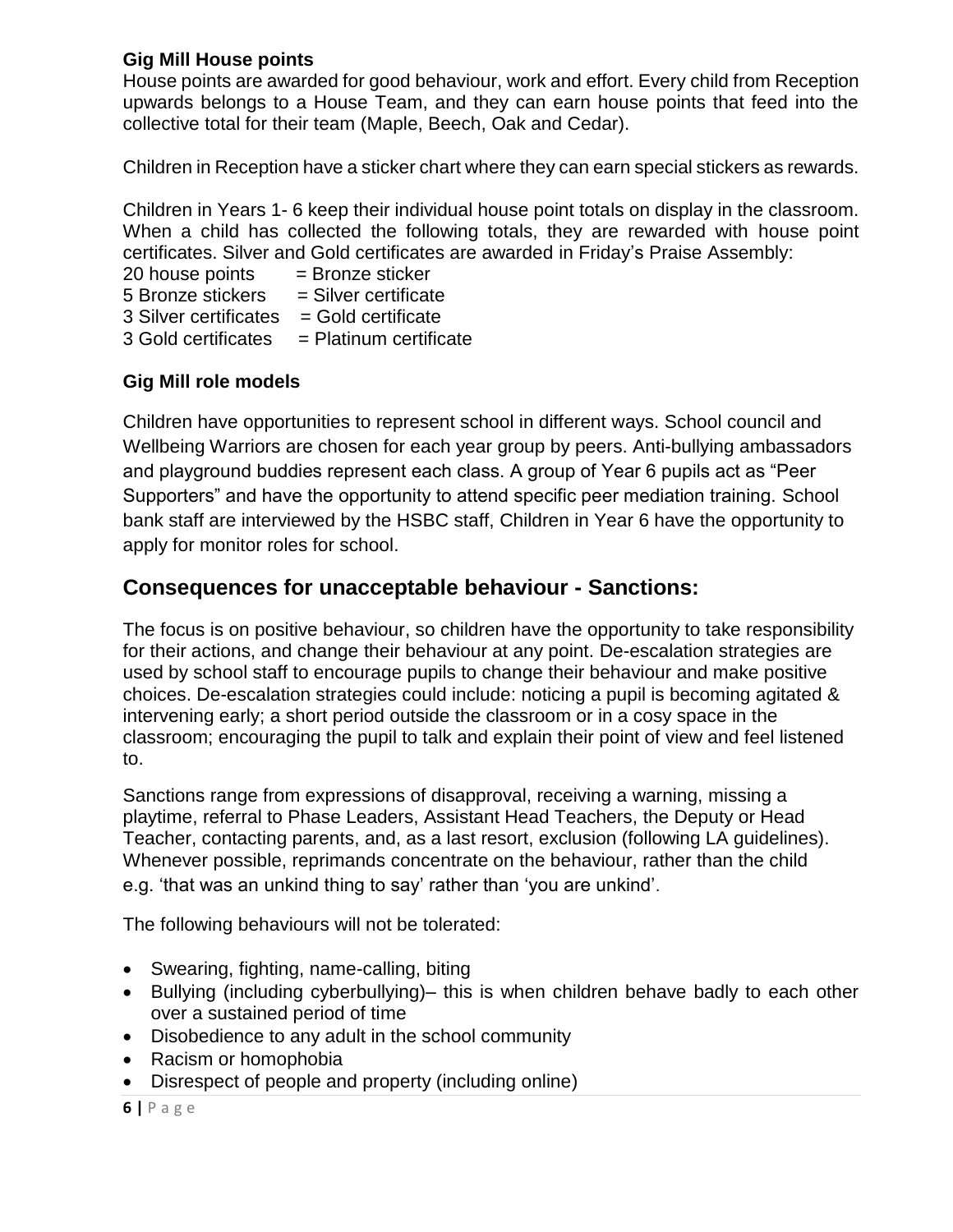- Answering back inappropriately
- Lying
- Drug use
- Use of weapons

At Gig Mill in each class, we focus on the positive using our system **'It's good to be green'**, if a pupil chooses to break a rule in the classroom the following **class sanctions** will be taken:

| <b>Behaviour</b>            | Sanction/Consequence                     |                                                                                      |
|-----------------------------|------------------------------------------|--------------------------------------------------------------------------------------|
| First time a rule is broken | Verbal warning is given.                 |                                                                                      |
| Second time                 | Move to amber on<br>traffic light.       | Child is given the opportunity to go back<br>to being green (on the traffic light)   |
| <b>Third Time</b>           | Move to red on traffic<br>light.         | Incident recorded in class behaviour log.<br>Behaviour may be discussed with parent. |
| Unacceptable behaviour      | Move straight to red                     | Incident recorded in class behaviour log.                                            |
| (Listed above)              | on traffic light.                        | Behaviour to be discussed with parent.                                               |
|                             |                                          | * May be referred below                                                              |
| Repeated behaviour          | <b>Referred to Phase</b><br>leader / SLT | Incident recorded in behaviour log.                                                  |
| Severe behaviour            | Sent straight to the                     | Incident recorded in behaviour log.                                                  |
|                             | Head Teacher and/or                      | Parents invited in to discuss way forward                                            |
|                             | Deputy                                   | if appropriate.                                                                      |
|                             |                                          | Children may require time out of the                                                 |
|                             |                                          | classroom or to miss playtime/lunchtime.                                             |

When a child misses part of a break time or lunchtime or has a time out of the classroom, the child will have access to the toilet. If this is during lunchtime, the child will have the opportunity to eat their lunch and may have some time outside.

On the rare occasions where a child may require time out of the classroom, they will have the opportunity to discuss their behaviour and make a positive change on return to the class.

If a child's behaviour is causing concern then behaviour targets may be set in consultation with the Inclusion Lead– this chart is working in partnership with parents / carers.

**Where unacceptable behaviour is persistent**, or not so easily managed at class teacher level, other school staff may be consulted or involved. (This may be the Phase Leader / Inclusion Leader, and working with parents). Behaviour targets, individual behaviour plans, and support may be appropriate.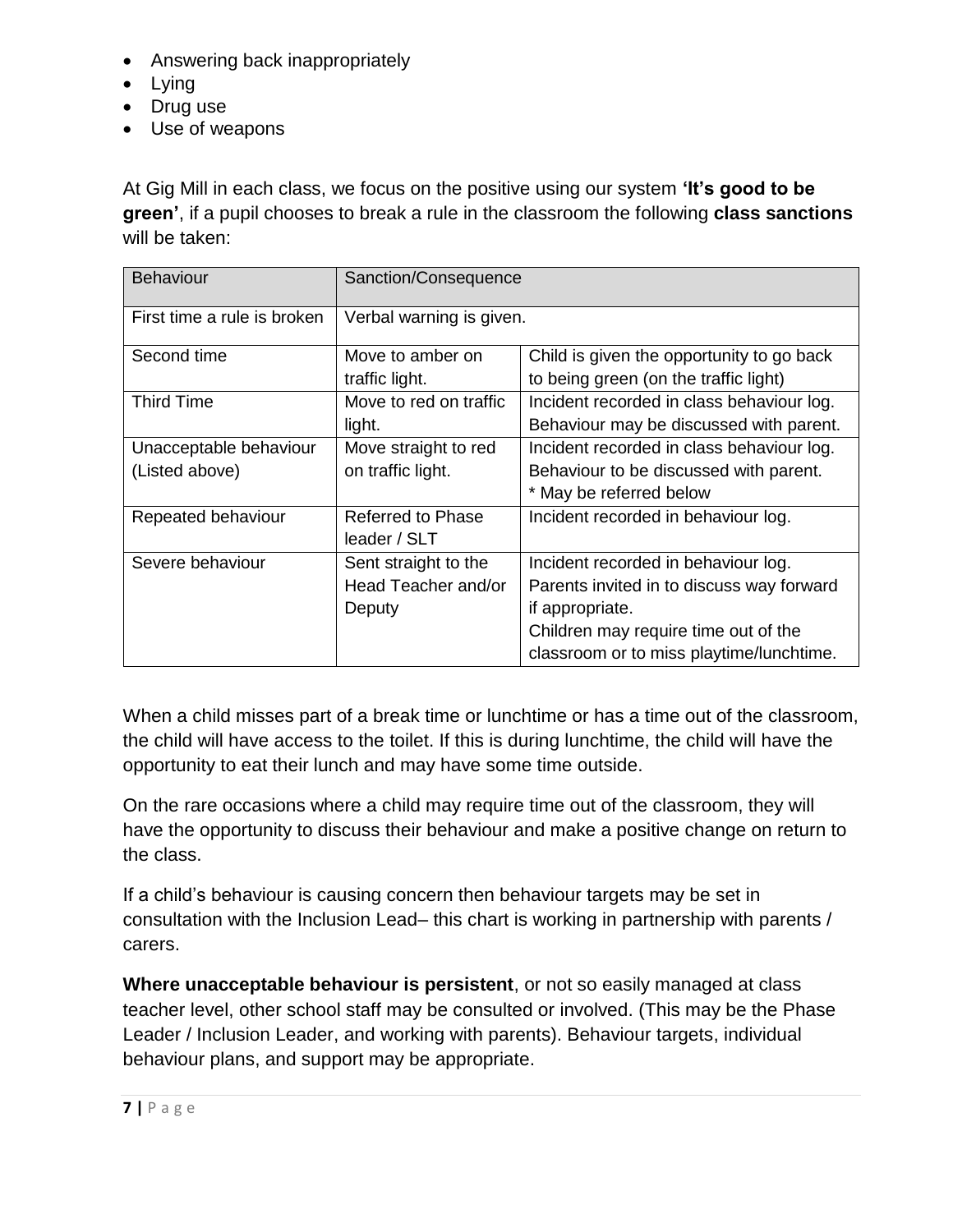**Behaviour targets** are used when a pupil repeatedly misbehaves. Behaviour targets are set up following consultation with the Inclusion leader / Phase Leader and /or Deputy and should focus on no more than 3 achievable targets and are ideally only in place for a few weeks at a time. Behaviour targets are most successful when teachers and other staff working with the child put the targets into practice consistently. Behaviour targets work best when parents work in partnership, and when all staff, including PPA or other cover staff, update the behaviour target record following each session. It is important that good behaviour is celebrated.

If behaviour continues to be an issue then a Behaviour Plan will be put into place that would be agreed with the parent and shared with the child and staff. Progress on this plan would be monitored more closely. If appropriate contact may be made with outside agencies eg. Sycamore Outreach & Educational Psychology Service

#### **Behaviours referred to Deputy and/or Head**

The following behaviours are referred to a member of the SLT (Senior Leadership Team):

- Any behaviours that constitute a health and safety risk
- Bullying including cyber bullying (See anti-bullying policy)
- Racist / homophobic name-calling
- Violence (any violent incident should be recorded)
- Repeated bad language
- Damage to property
- Stealing
- Threatening behaviour towards another child or adult
- Online harm to themselves or to others (linked to Gig Mill Child Protection Policy & KCSIE 2019) –refer to DSL (Designated Safeguarding Lead)

With very serious misbehaviour or persistent unacceptable behaviour, a member of the senior leadership team will be formally involved. Parents will be invited in. In cases where de-escalation strategies have not de-escalated examples of poor behaviour and where a pupil's behaviour is risking their own safety or the safety of others (where a pupil maybe fighting for example or hurting another child or adult) then reasonable force may be used by staff to restrain a child or prevent them from harming themselves. Parents will be informed of any such incidents and any use of reasonable force will be recorded in the behaviour log. Please see DfE guidance document ["Use of reasonable force –](https://www.gov.uk/government/uploads/system/uploads/attachment_data/file/444051/Use_of_reasonable_force_advice_Reviewed_July_2015.pdf) [advice for Headteachers, Staff and Governing Bodies July 2013"](https://www.gov.uk/government/uploads/system/uploads/attachment_data/file/444051/Use_of_reasonable_force_advice_Reviewed_July_2015.pdf) for further information about the use of reasonable force.

Above behaviours may lead to a fixed term or permanent exclusion. (This is always the last resort, and in line with DfE guidance).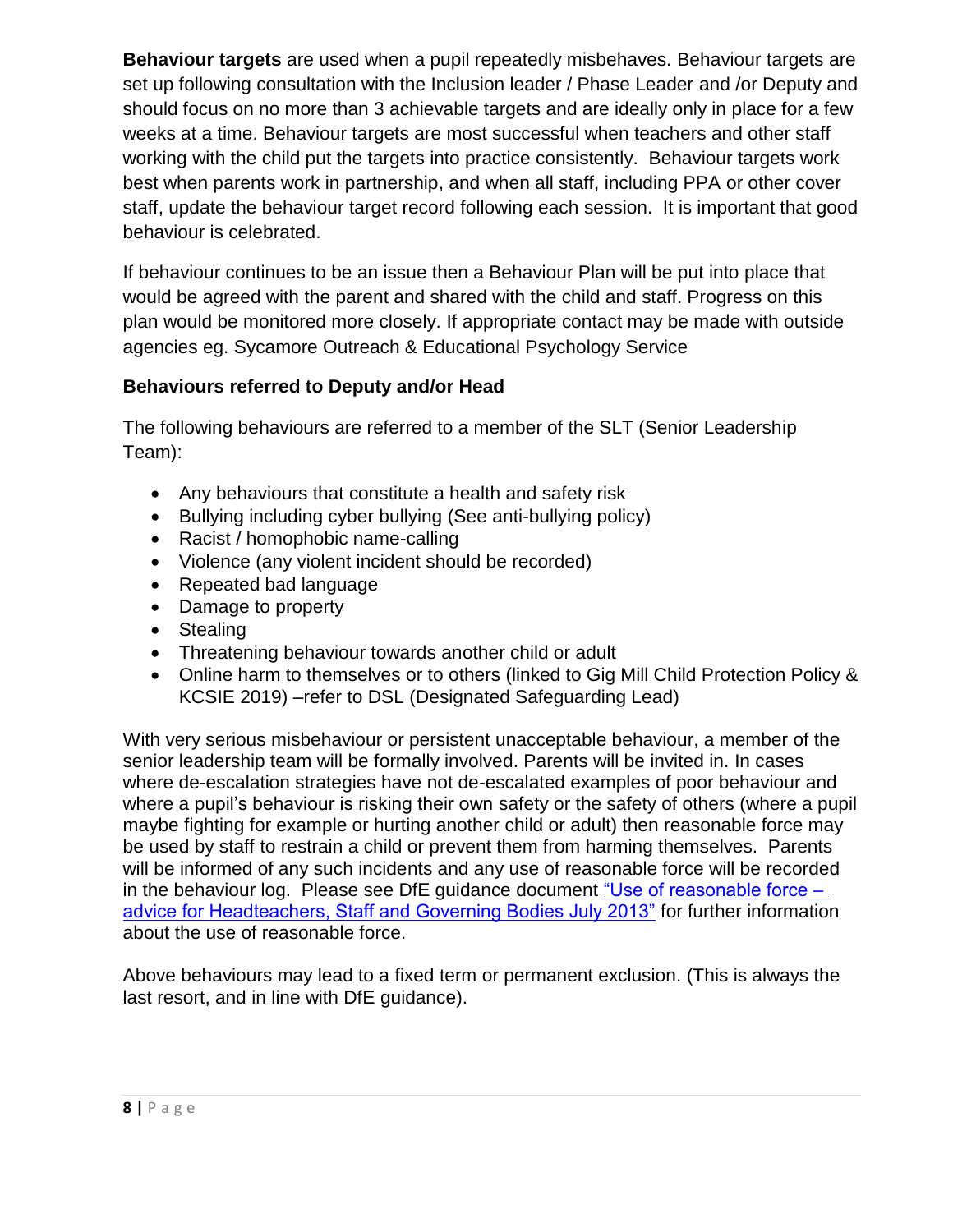#### **Exclusion**

When making an exclusion the DfE guidance is followed. (July 2017)

#### <https://www.gov.uk/government/publications/school-exclusion>

There is no set pattern as to when exclusion is appropriate. A decision to exclude is made on a case by case basis. Usually an exclusion results from escalation of extreme behaviours where other sanctions from the behaviour policy have failed to address the behaviours exhibited in school. However in some cases behaviour is so extreme that exclusion is given immediately.

Exclusions can be short term i.e. 1, 2, 3, 4 days at a time. A child may be excluded for a number of short term exclusions. Work is always sent home and an exclusion leaflet and letter explaining the reasons for exclusion. On return to school at Gig Mill the child is always welcomed back by Head and / or Deputy with the parent as part of the reintegration to class.

At Gig Mill exclusions are usually triggered by behaviours such as:

- Health and safety issues to pupil involved and / or other pupils
- Violence to other children
- Violence to a teacher or other adult working with children
- Persistently unacceptable behaviour / non-co-operation or defiance to all adults within school including refusing to co-operate with senior staff, Deputy and/or Headteacher.

#### **Permanent exclusion**

In a situation where the behaviour policy and short term exclusions are having no positive impact then a pupil may be permanently excluded following DfE Guidance

<https://www.gov.uk/government/publications/school-exclusion>

#### **Use of Penalty Notices in line with LA Guidance:**

Parents/Carers can be issued with Penalty Notices if a pupil who has been excluded contravenes the details set out in the Exclusion Letter as to their whereabouts during school hours throughout the duration of that Exclusion.

Parents/Carers can be issued with Penalty Notices should their child take any Leave of Absence if they have not requested this, in writing, to the Head teacher detailing the 'exceptional circumstances' they would want the Head teacher to take into consideration in deciding if any Leave of Absence can be agreed.

Parents/Carers should ensure that the request is made in advance (15 school days) of any Leave of Absence to be taken.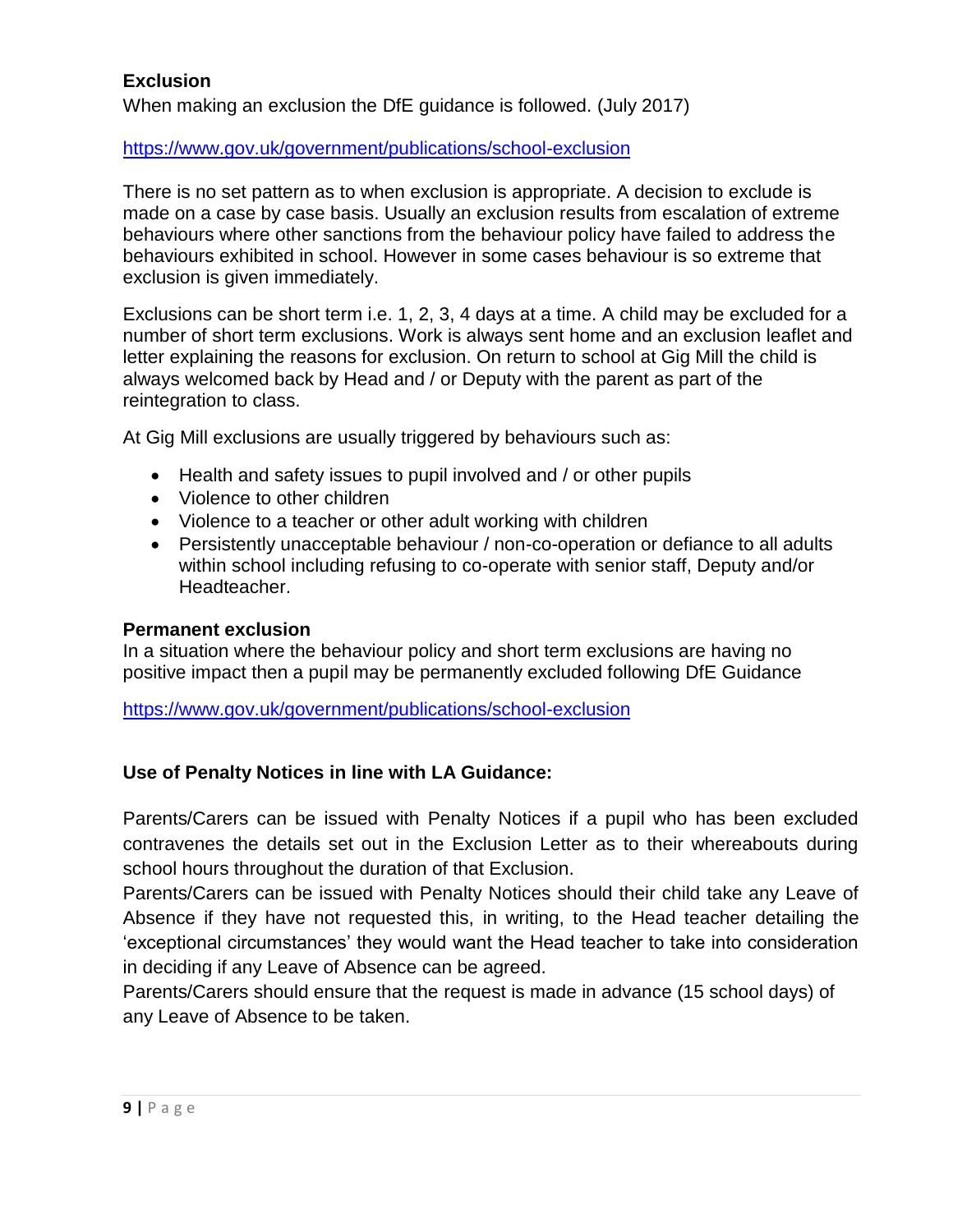Should any Leave of Absence be taken without an request having been made Parents/Carers may still be issued with Penalty Notices.

Parents/carers are advised to request a Leave of Absence before planning, booking or paying for any part of a Leave of Absence.

Legislation dictates that a Leave of Absence requests can only be considered from a Parent/Carer with whom the pupil normally lives.

Leave of Absence Requests/Applications from a Parent/Carer that a pupil does not normally live with cannot be considered under any circumstances.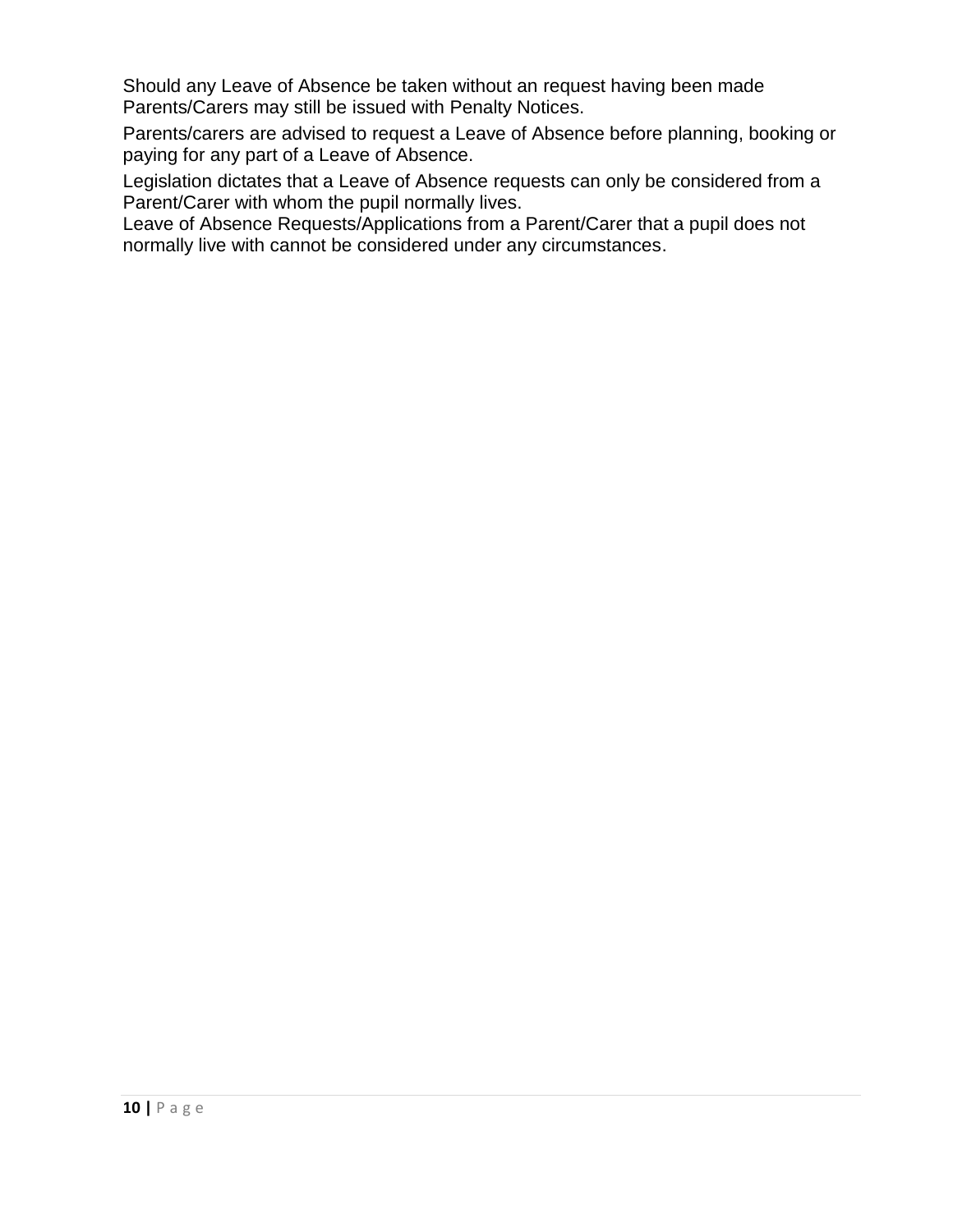## **Bullying:**

Occasionally some people use their power over others in unpleasant ways. This is bullying and it can happen to any child at any time. Many children cope with falling out with others, but when problems continue and children become very unhappy we have to step in and help.

At Gig Mill children learn that bullying other people is wrong. They will listen to stories, act out situations, and discuss in class and share experiences with others. Staff will encourage children to support each other and to tell their teachers and parents if they suspect someone is being bullied.

This is supported by PSHE and curriculum lessons as well as assemblies.



Every case of bullying tends to be different. It is vital that the victim of bullying is supported and encouraged and a plan of action is put into place to correct the behaviour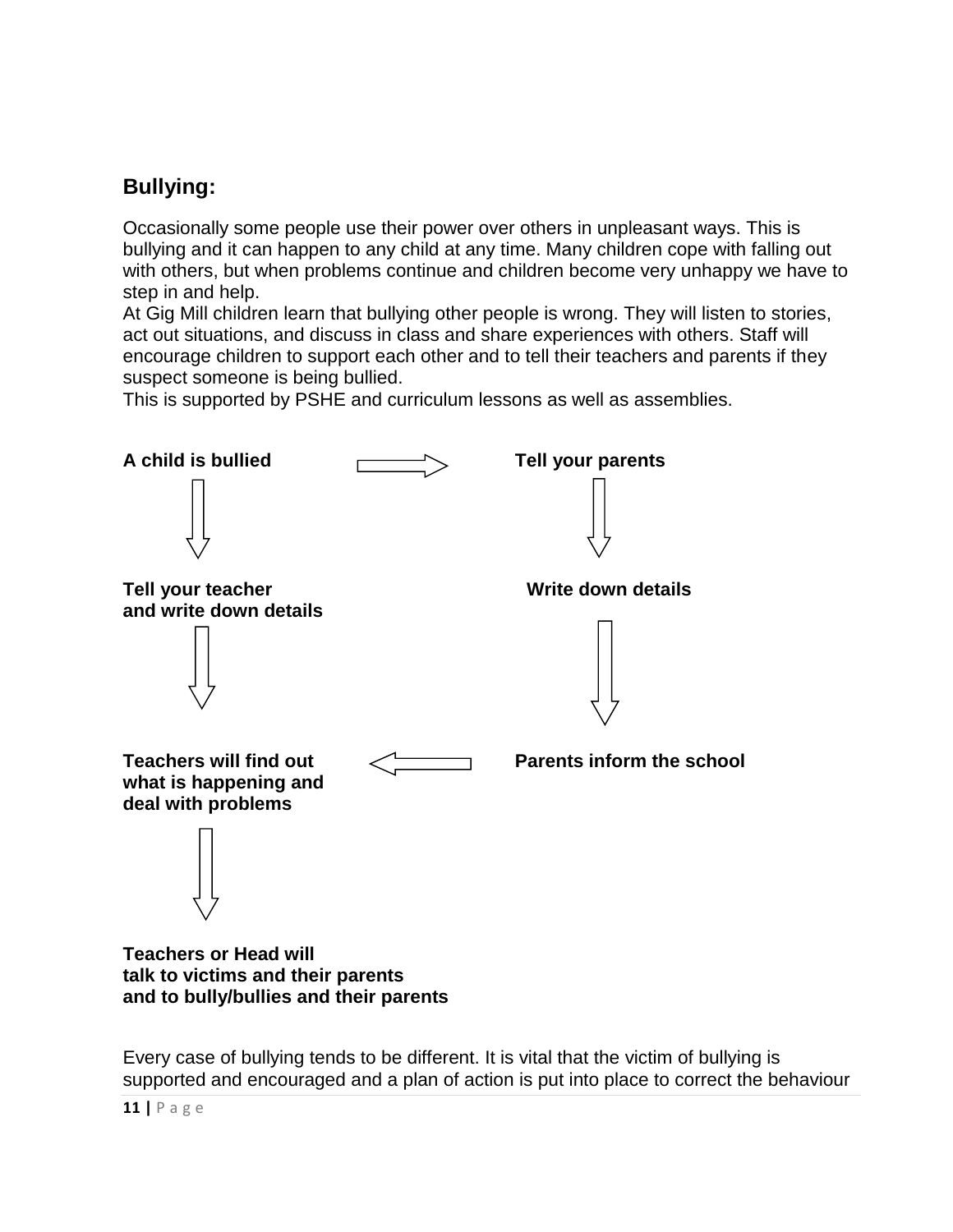of the bully. Parents will need to be informed of behaviour following a bullying incident until both school and parents are confident that the situation has been corrected. Further meetings can be arranged to further monitor the situation. Details should be kept in the pupil's records of such incidents.

Details of bullying incidents can be recorded on sheet shown.

## **Detail of Bullying incident**

#### DETAILS GIVEN BY: -

**12 |** P a g e

When giving details of the incident please include names and class of pupils involved – when parents were contacted. Please ensure class teacher is aware of details. Keep a copy for yourself – for Headteacher and child/children's records, and class teacher.

| Date:                     |  |
|---------------------------|--|
| Place of incident:        |  |
| Reported to:              |  |
| Name of victim:<br>Class: |  |
| Other pupils involved:    |  |
|                           |  |
| Detail:                   |  |
|                           |  |
|                           |  |
|                           |  |
|                           |  |
|                           |  |
|                           |  |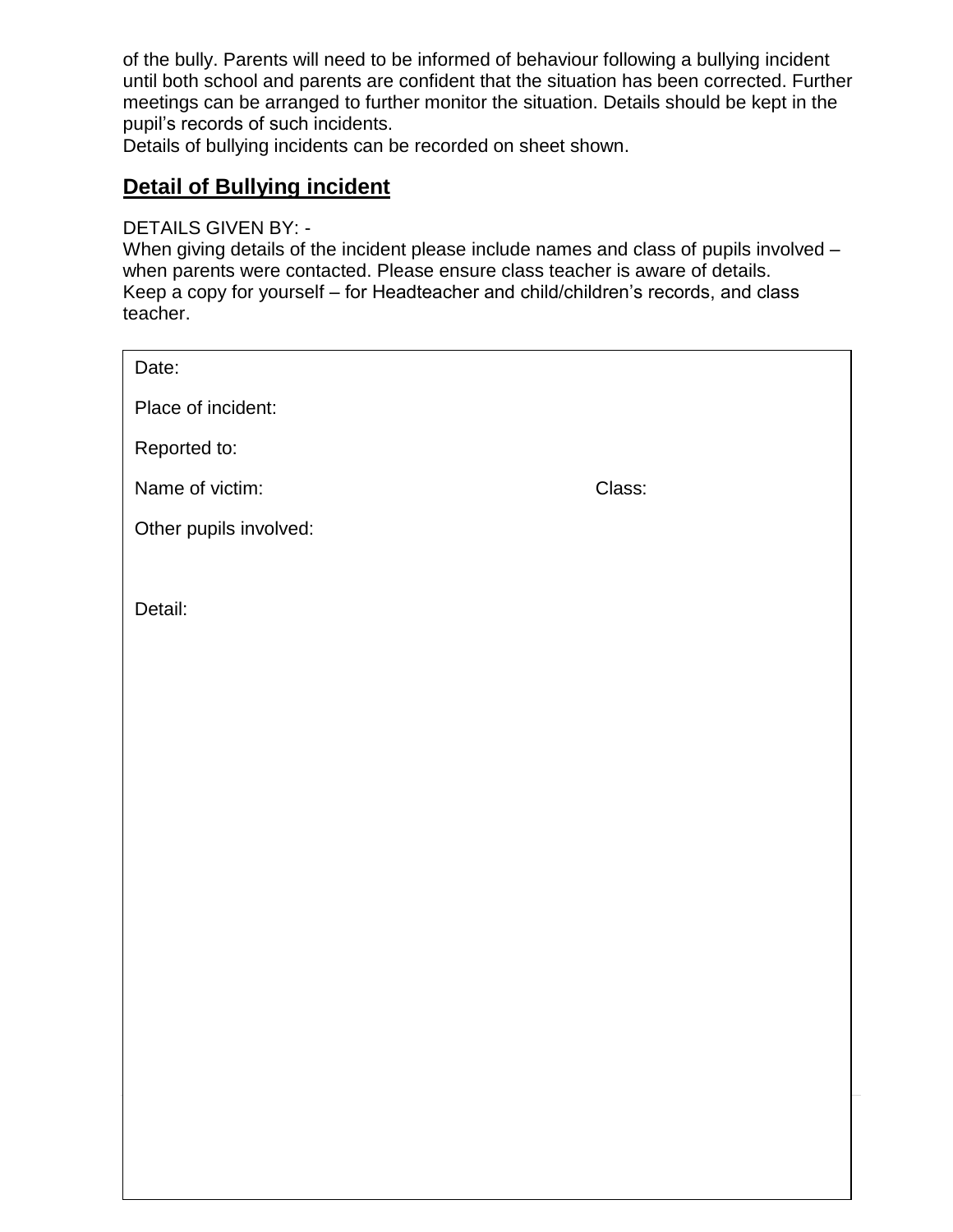## **Detail of Racial incident**

#### DETAILS GIVEN BY: -

When giving details of the incident please include names and class of children involved – when parents were contacted. Please ensure class teacher is aware of details. Keep a copy for yourself – for Headteacher and child/children's records, and class teacher.

| Date:                  |        |
|------------------------|--------|
| Place of incident:     |        |
| Reported to:           |        |
| Name of victim:        | Class: |
| Other pupils involved: |        |
|                        |        |
| Detail:                |        |
|                        |        |
|                        |        |
|                        |        |
|                        |        |
|                        |        |
|                        |        |
|                        |        |
|                        |        |
|                        |        |
|                        |        |
|                        |        |
|                        |        |
|                        |        |